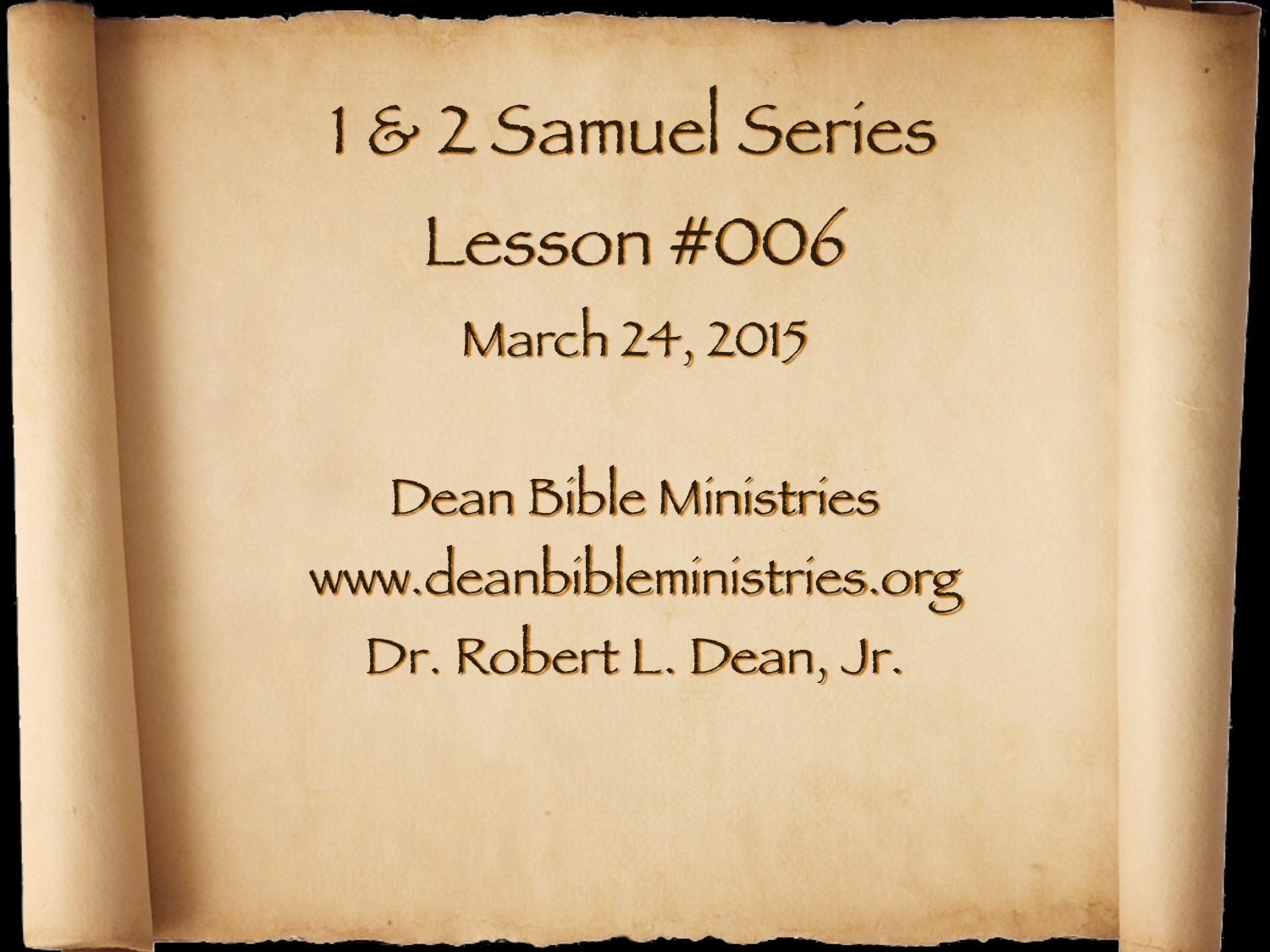

## **GOD PREPARES TO DELIVER ISRAEL**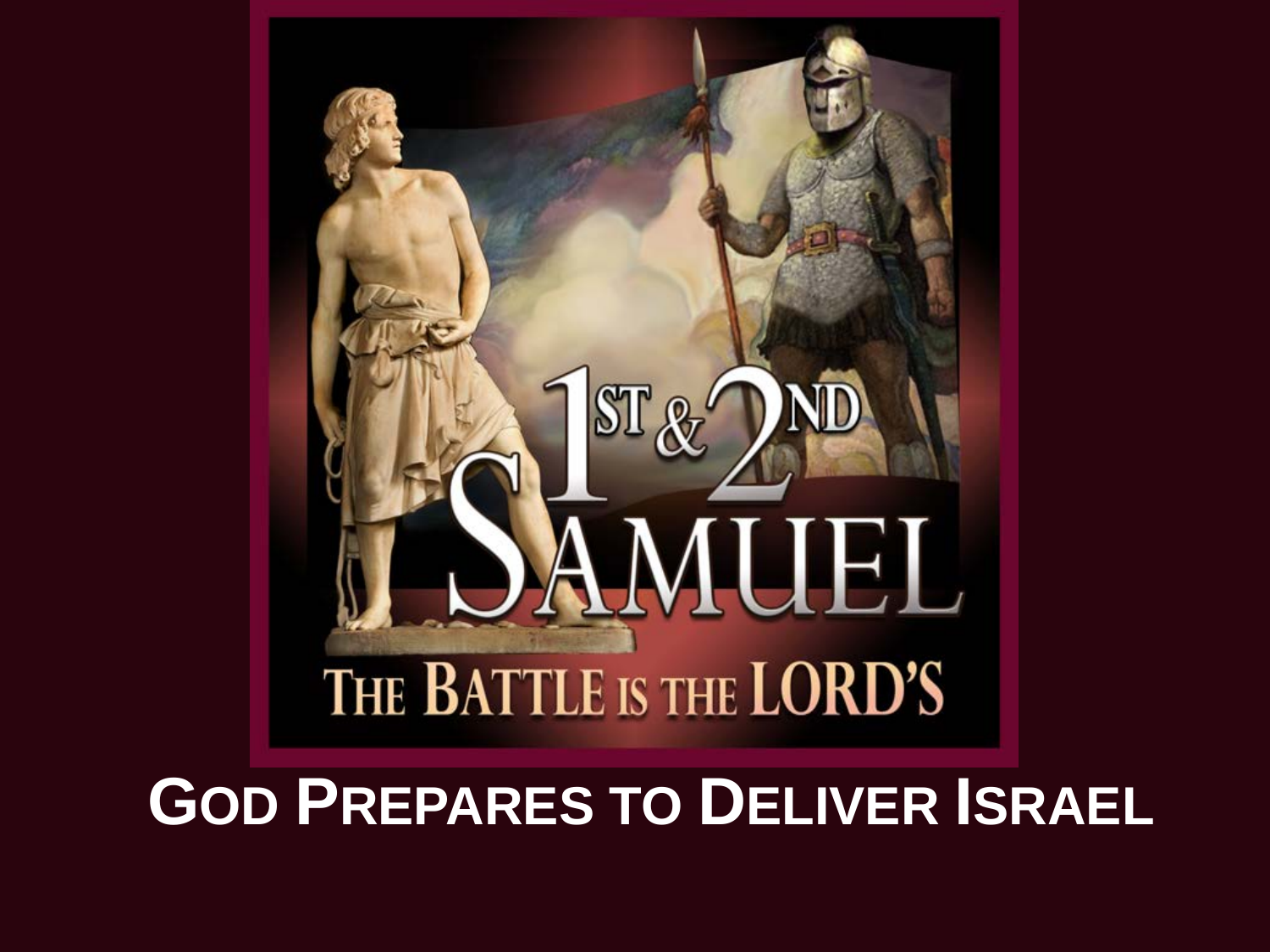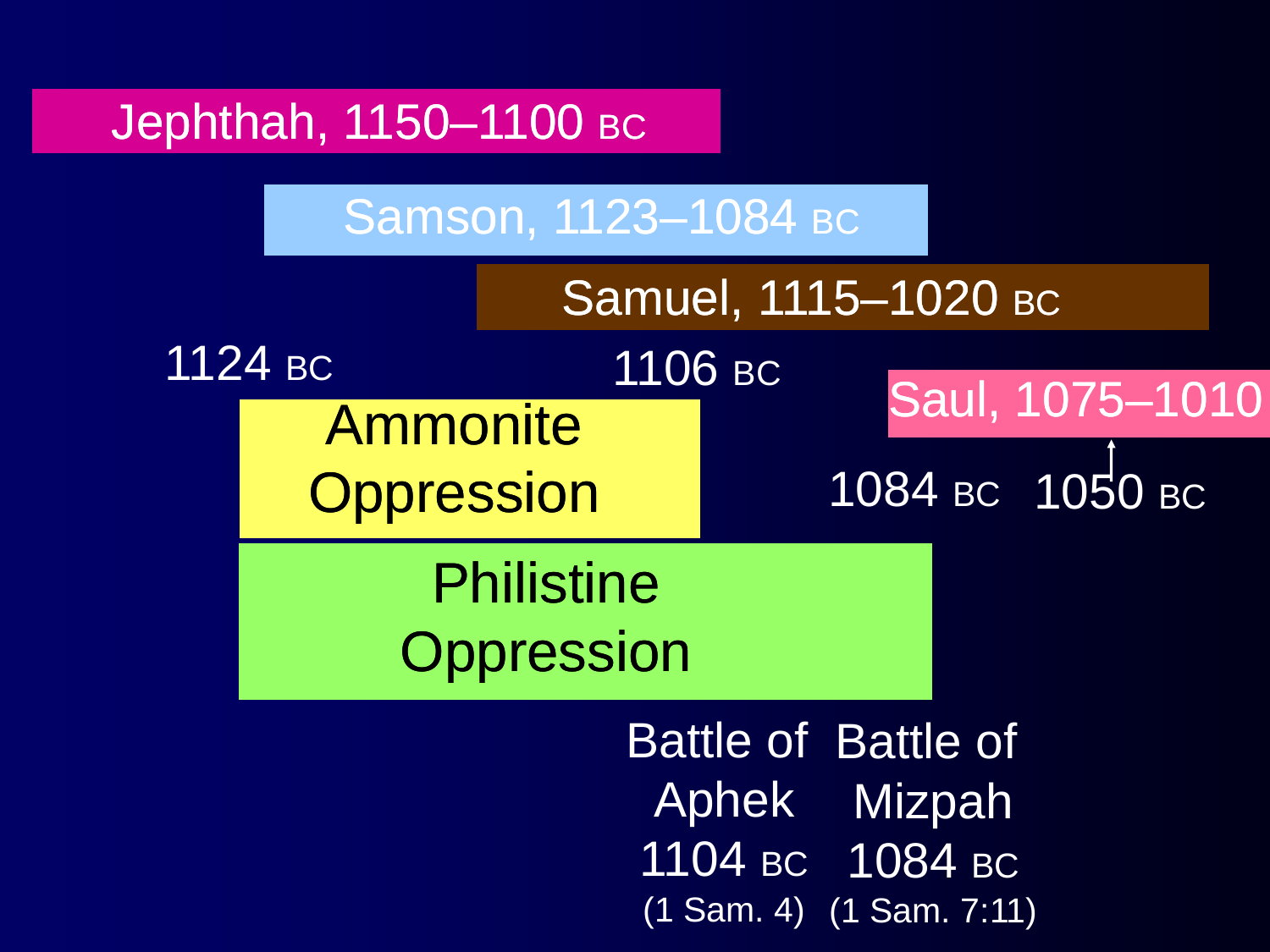# **The Cycles of the Judges**

### **Disobedience**

#### **Deliverance**

## **Discipline**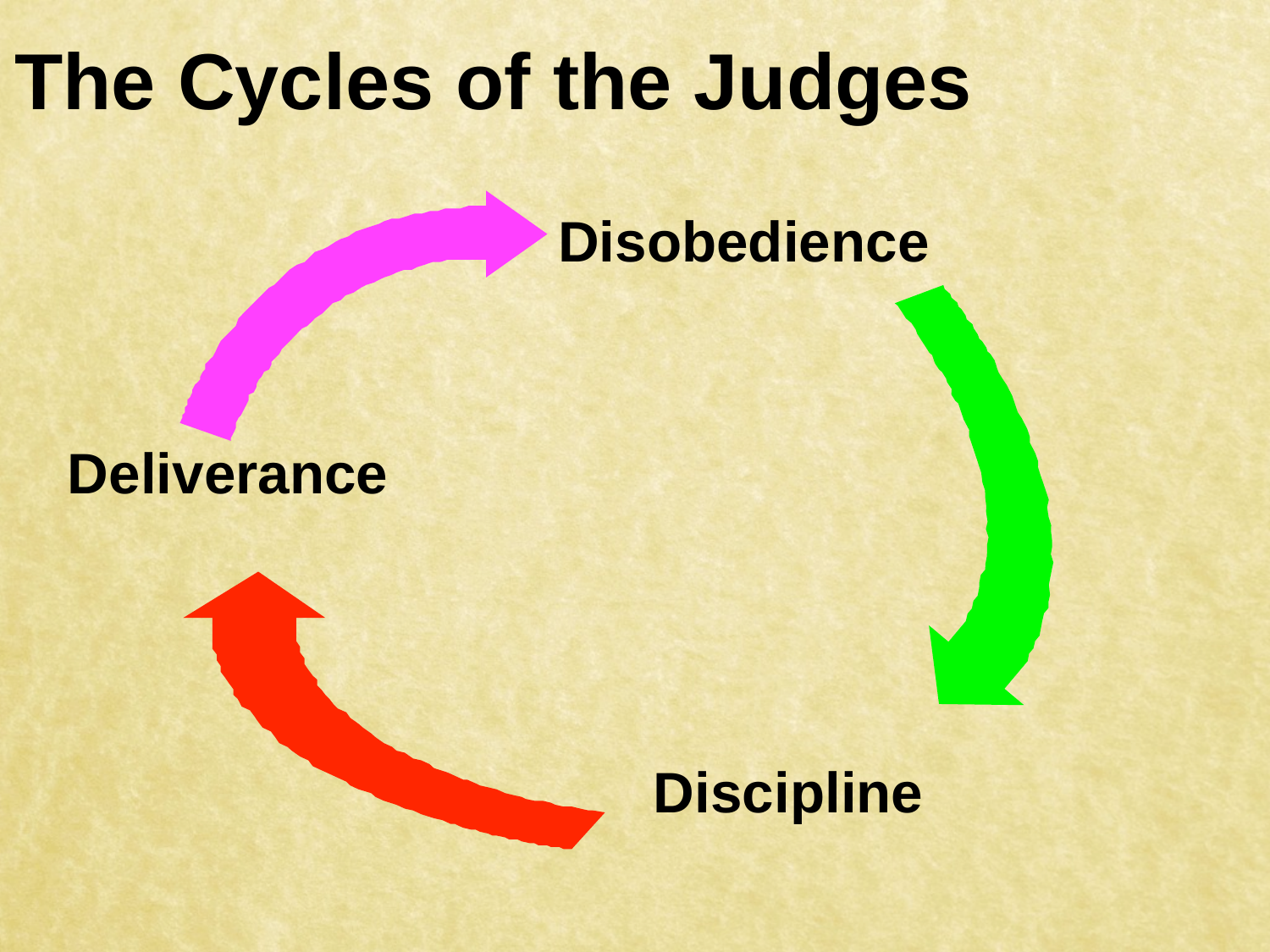**I. God's preparation to deliver the nation Israel from her enemies by grace.** *1 Sam. 1–7*

**II. God establishes the office of the king.** *1 Sam. 8–15*

**III. God decreases the influence of Saul, and increases David.**  *1 Sam. 16–2 Sam. 1*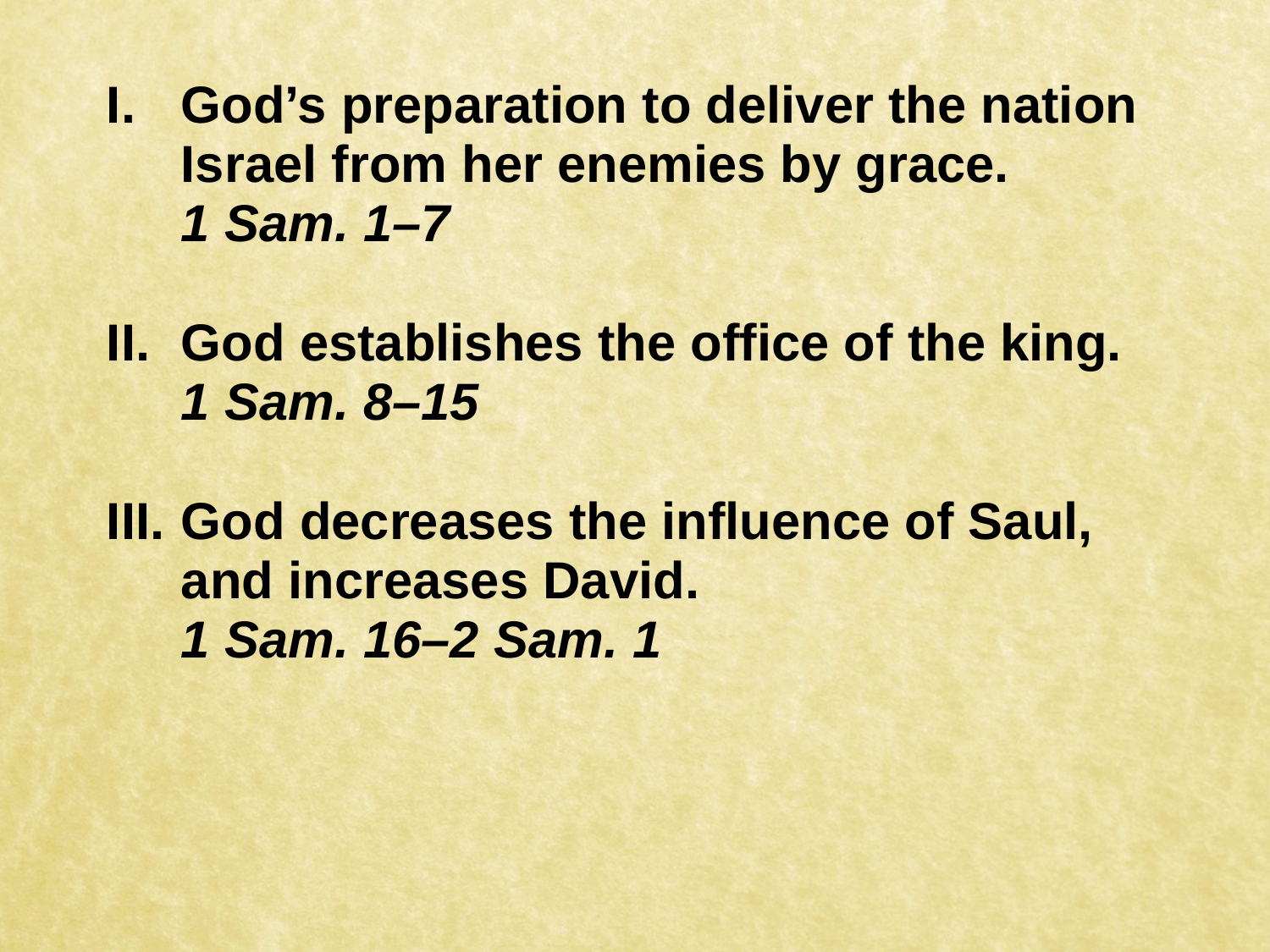## **1 Samuel**

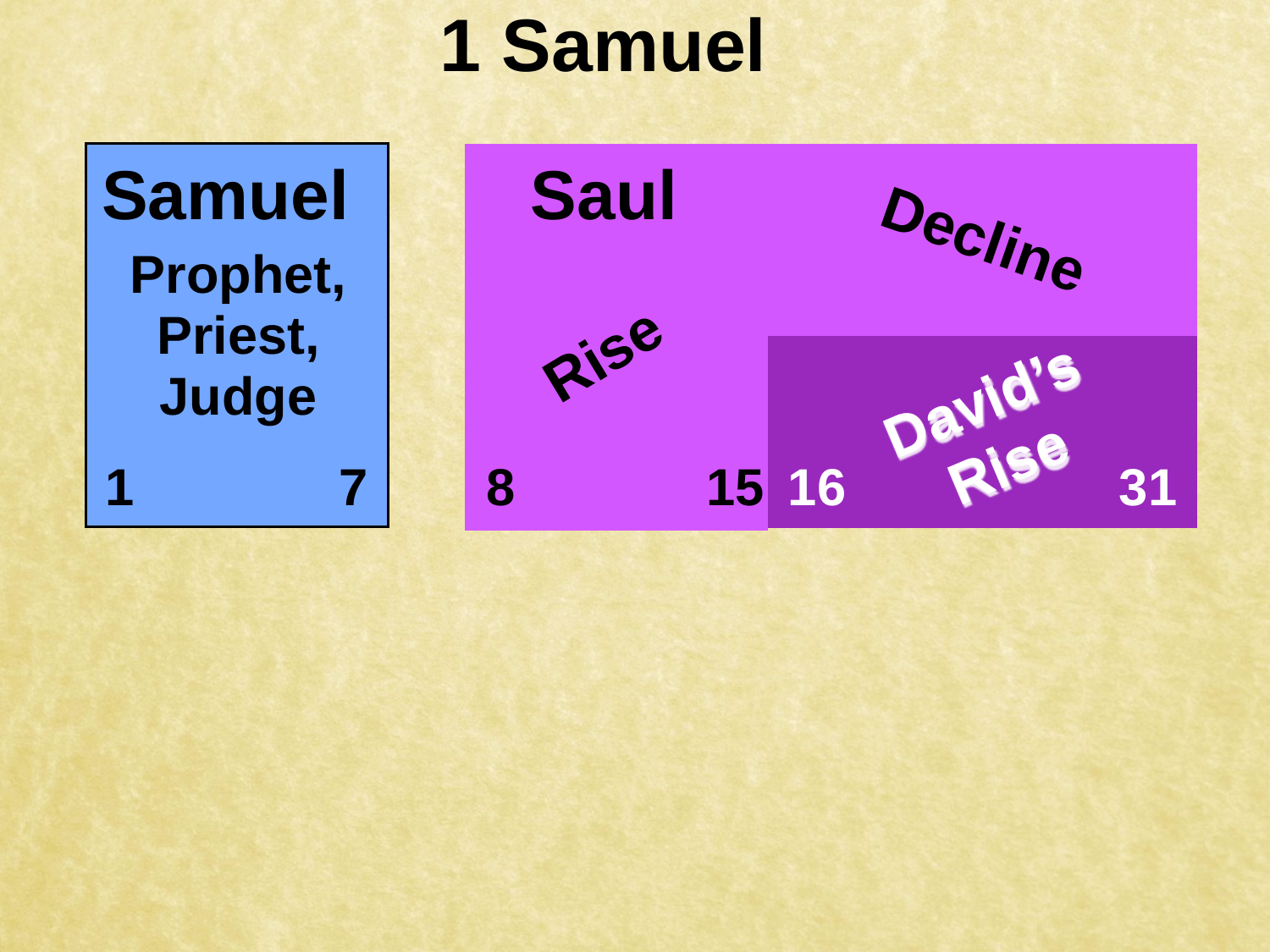- **1. The Lord graciously prepares Israel for deliverance through the birth of a son (1 Sam. 1:1–2:11).**
- **2. The Lord prepares Israel for a new era by blessing the family of Hannah and beginning to judge the House of Eli (1 Sam. 2:12–36).**
- **3. The Lord initiates Samuel's role as prophet to Israel (1 Sam. 3:1–22).**
- **4. The Lord causes Israel to be defeated, allows the Ark to be captured, so the house of Eli can be judged (1 Sam. 4:1–22).**
- **5. The Lord establishes His authority, power, and glory through Samuel's judgeship (1 Sam. 5:1–7:17).**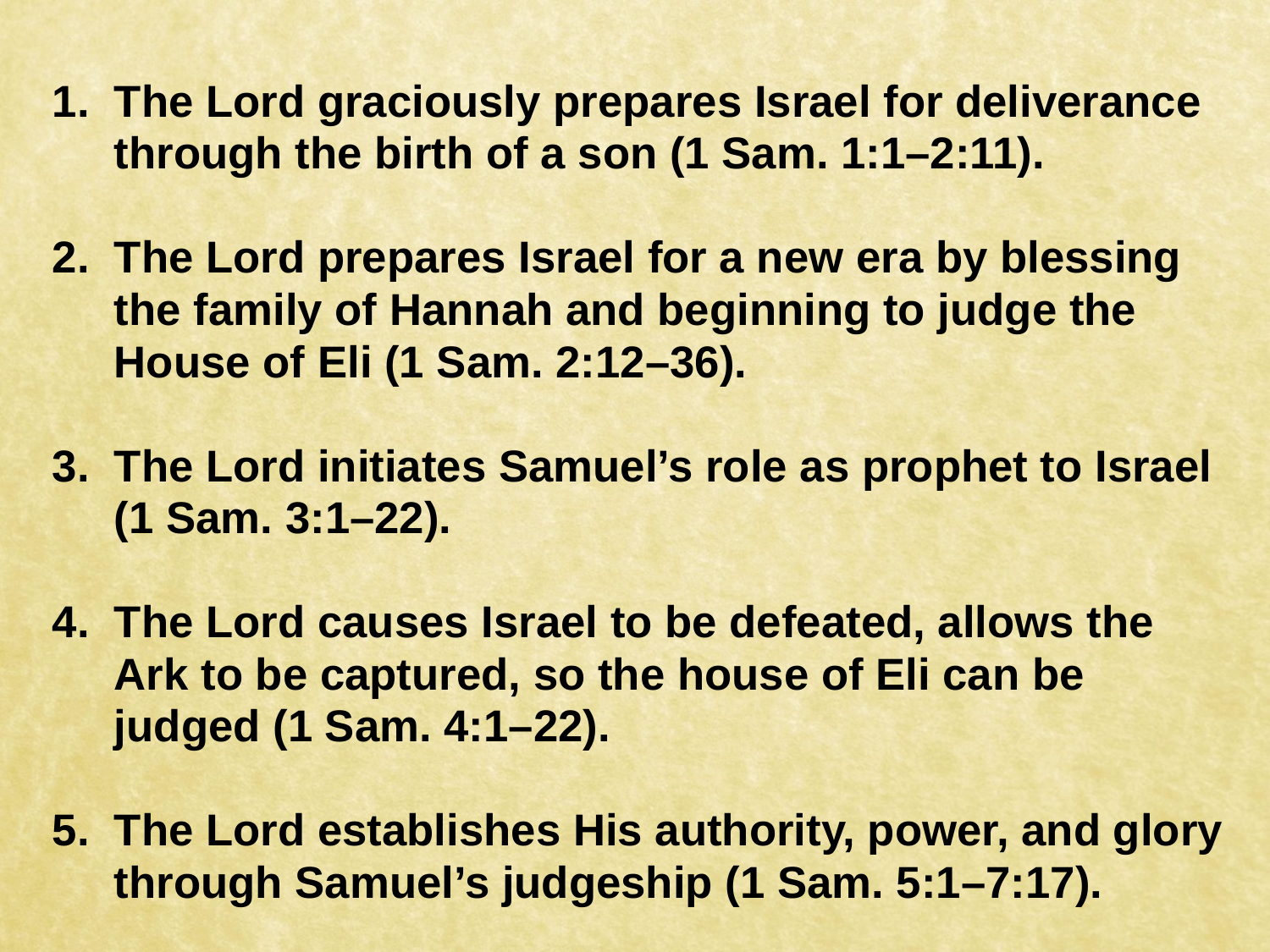**1. The Lord graciously prepares Israel for deliverance through the birth of a son (1 Sam. 1:1–2:11).**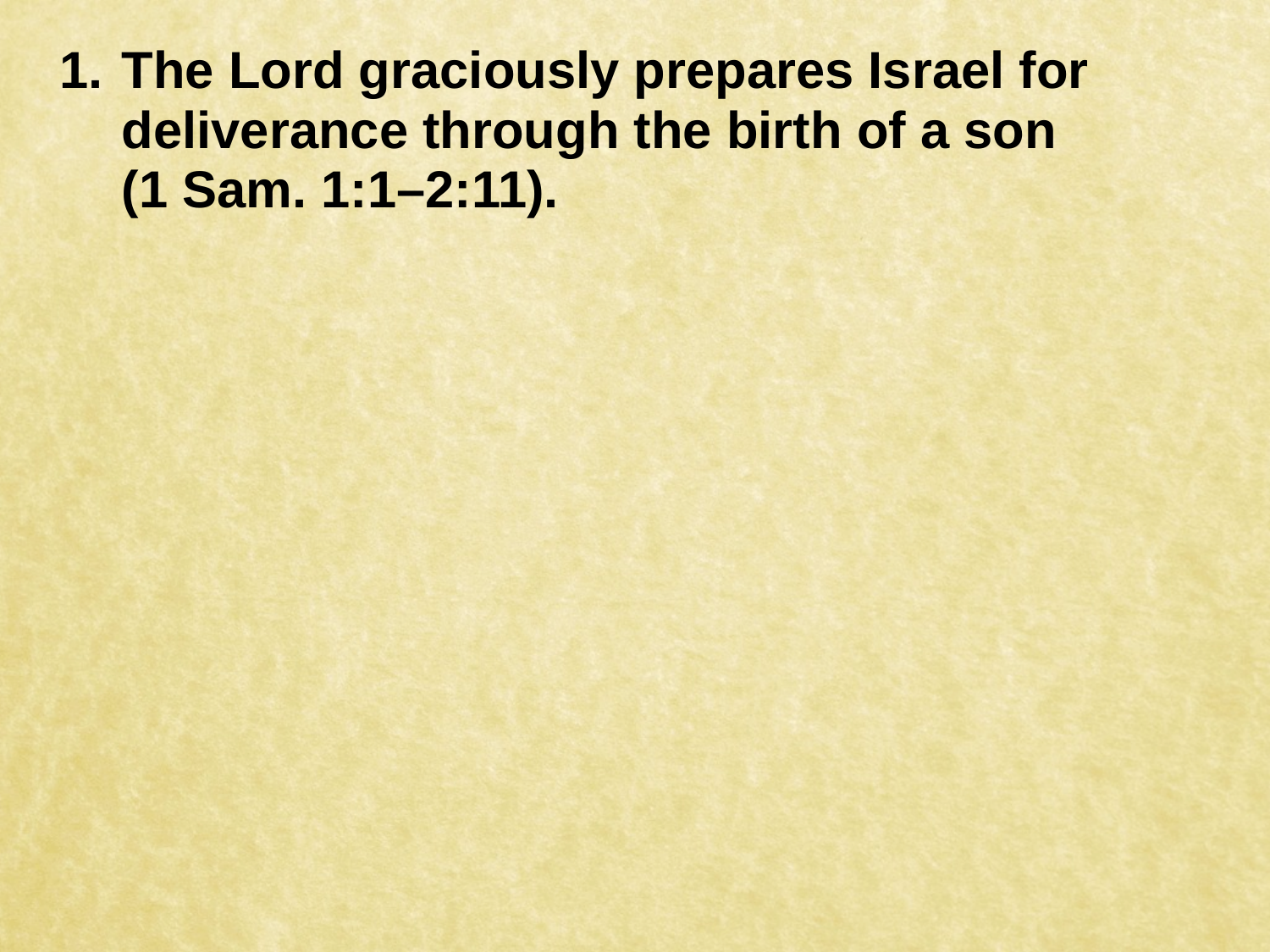**2. The Lord prepares Israel for a new era by blessing the family of Hannah and beginning to judge the House of Eli (1 Sam. 2:12–36).**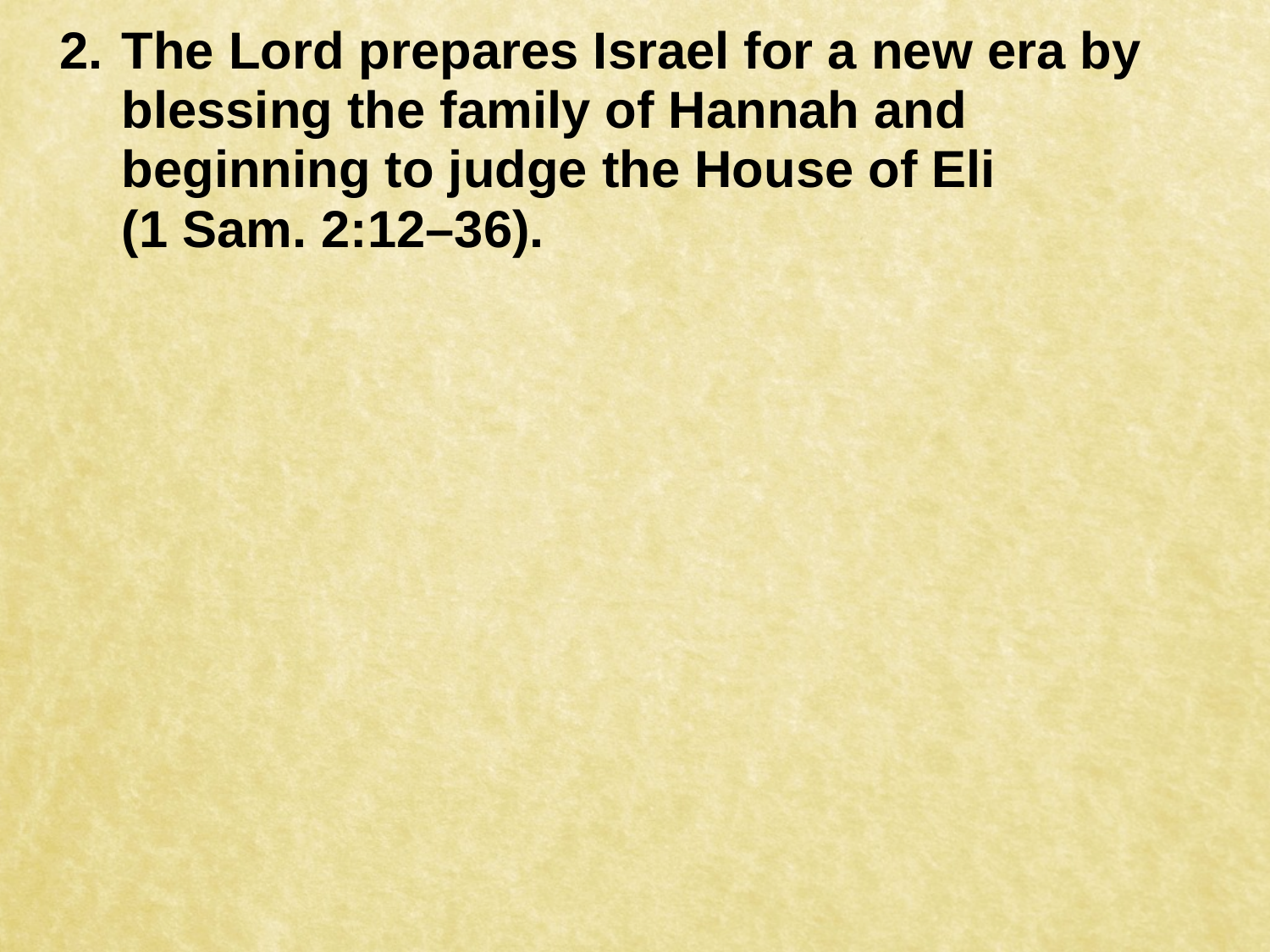#### **3. The Lord initiates Samuel's role as prophet to Israel (1 Sam. 3:1–22).**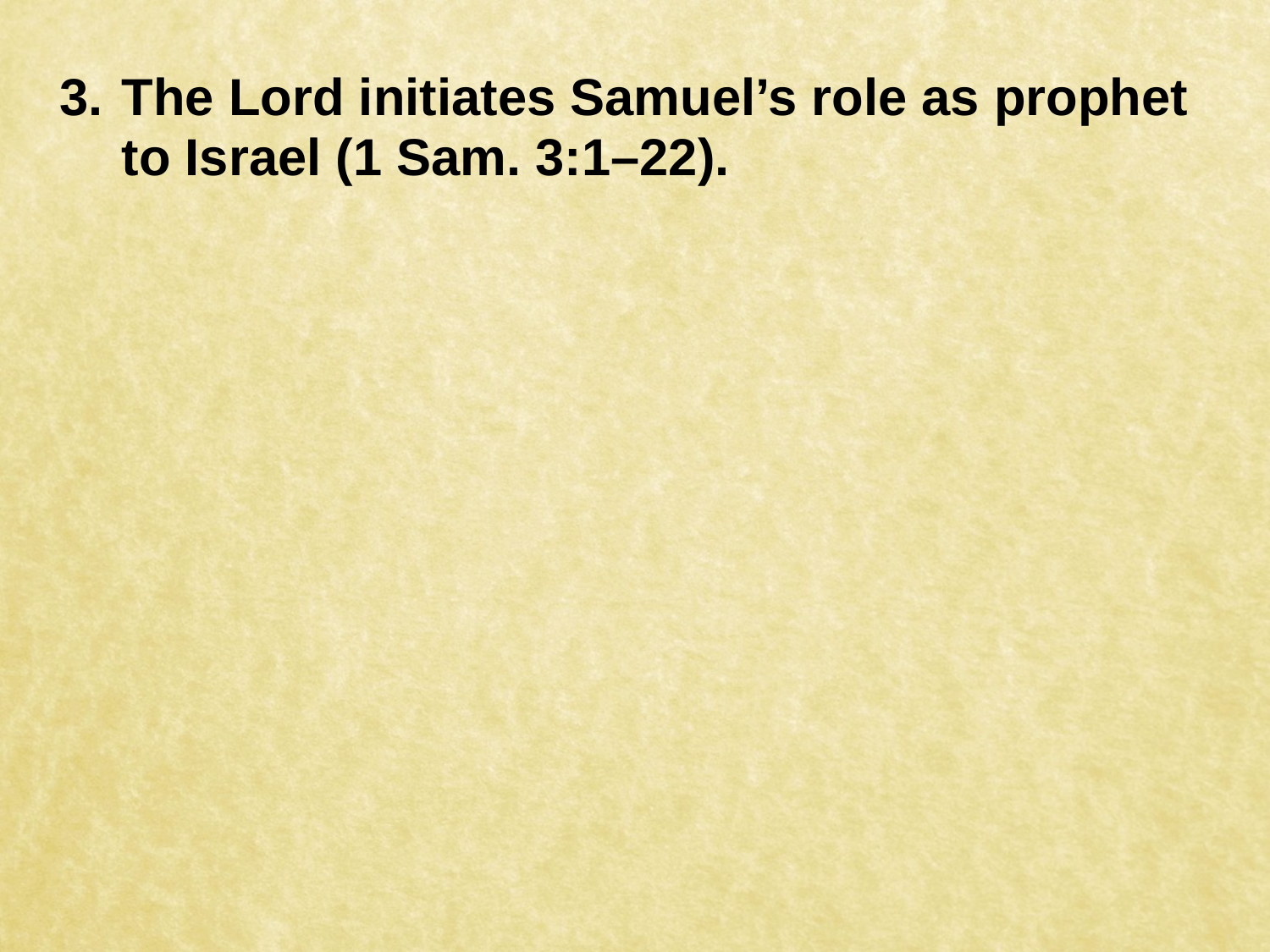**4. The Lord causes Israel to be defeated, allows the Ark to be captured, so the house of Eli can be judged (1 Sam. 4:1–22).**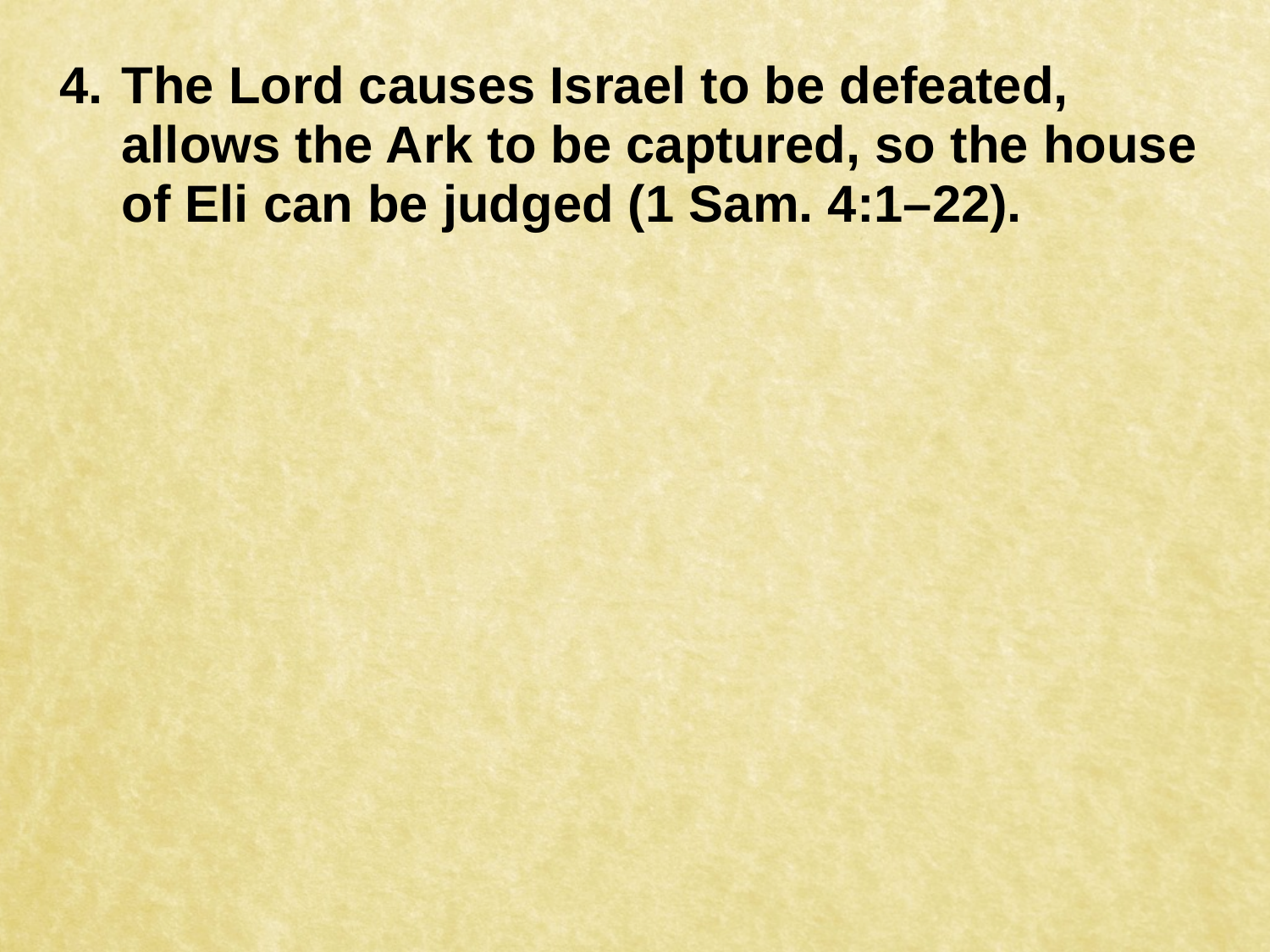**5. The Lord establishes His authority, power, and glory through Samuel's judgeship (1 Sam. 5:1–7:17).**